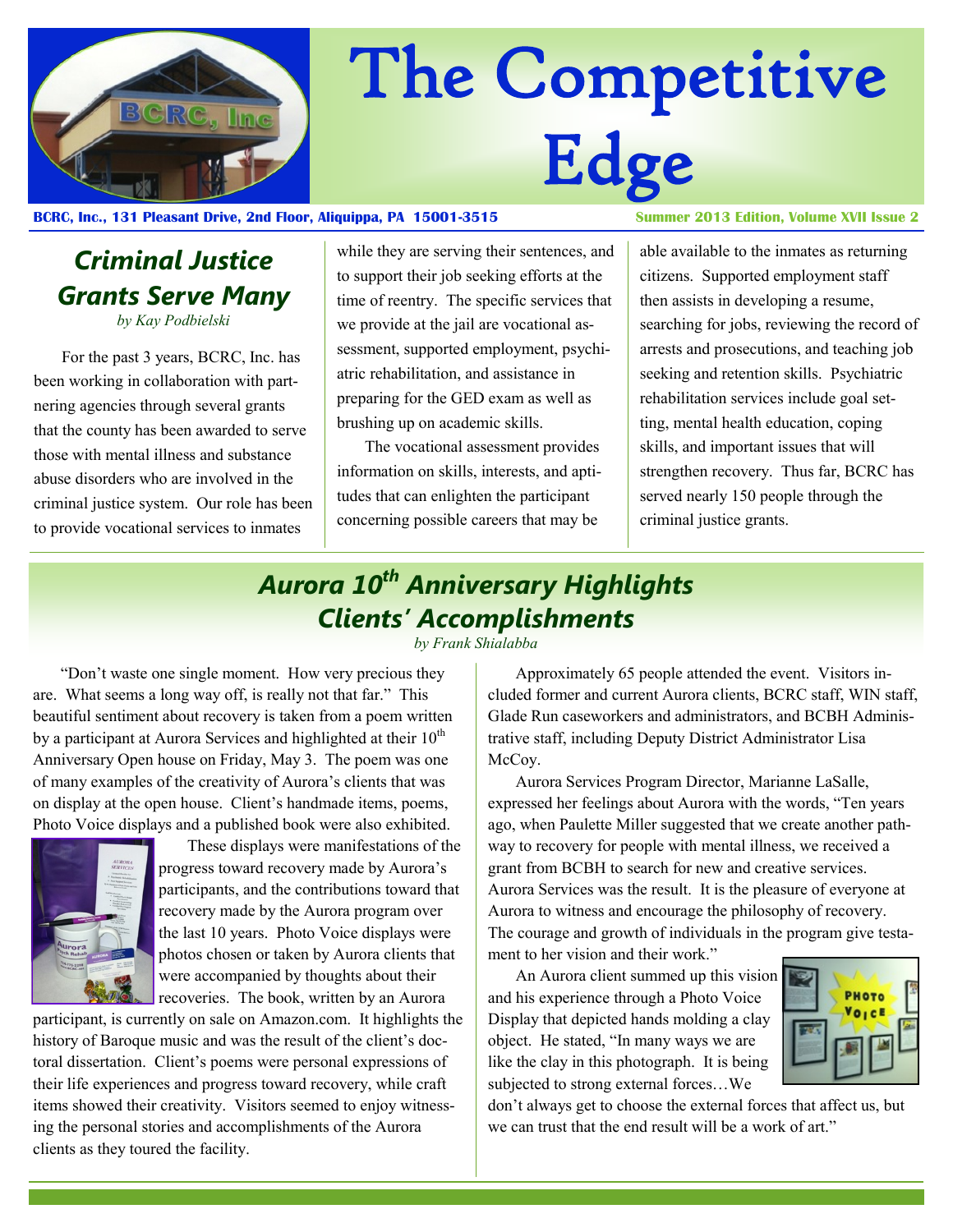Vince Wallace of Beaver Falls receives high praise from BCRC job coaches and program specialists. He is the "go to guy" whenever someone is needed for a difficult last minute assignment.

Vince has worked at BCRC since September, 2010. Program Specialist Cindy Kirkpatrick states, "Vince is very motivated. He is willing to work wherever he is needed. Recently he gave up his day off on Friday to help out at a community work site."

Vince cleans, moves boxes, straightens and indexes important files at the community work site two days a week. His job coach Paula Hart describes his work as "phenomenal." She says that his work production has increased every week, and he has gone from straightening 15 to 26 pounds of files per day. She states, "It has been a pleasure working with Vince. He

### *"Flash of the Decades" is Wave of Nostalgia and Talent*

*by Frank Shialabba*

WIN's "Flash of the Decades" swept up more than 300 enthusiastic attendees in a wave of nostalgia and talent on Thursday, April 25 at New Horizon School.

"Flash of the Decades" was a trip through music, fashion and historical events of the 50's, 60's, 70's, 80's, and 90's. According to WIN Director Sheila Silbaugh, "Our annual presentation is an opportunity to display the growth and talent of the wonderful participants at BCRC's WIN Services.



Ms. Silbaugh believes in giving people the opportunity to be successful and receive

the cheers of family and friends. She credits the staff of WIN for doing all the work and organizing and creating an atmosphere of teamwork. Staff members Latasha Nelson and Karen Horstman did an excellent job of planning and organizing the event and they received the help and cooperation of many other WIN staff.

Ms. Silbaugh marvels at the flexibility of WIN clients and staff who never had a chance to practice on the New Horizon stage and runway.

There are many examples of individuals "rising to the occasion." However, these moments often happen behind the scenes. One individual, who initially said he could never speak on stage, recited his lines flawlessly. Another person, who was unable to initially say her lines, received support from backstage staff and returned to the stage to do a beautiful job.

It's these small but significant victories that motivate Ms. Silbaugh and her staff to elevate us all by their steadfast belief in the talent and abilities of the clients of WIN Services.

is a nice young man who has a contagious laugh and great sense of humor. Vince is "an all-around good worker. He is always

> willing to do anything that he's asked to do, he's kind to his coworkers, and he makes friends easily."

 Vince likes to "keep busy and earn money." He states, "I like my job coach and I like the work. It's not too difficult and I enjoy the pay check."

 Vince, who likes rap music and clothes, uses his pay check to buy the latest CD or fashion. He points to his designer bomber's jacket with pride, and he often talks about a new CD that he is purchasing.

 In addition to listening to music, Vince enjoys going to the Mall, surfing the net at the library and playing basketball.

 As BCRC's "go to guy," Vince is truly an asset to BCRC's mobile work sites and production center. He can be depended on to supply quality work whenever and wherever it is needed.

## *Spotlight On:*  **Lori Kennedy**

*by Jennifer Gengarella*

One of BCRC's newest team members comes to us with a wide variety of experience. Lori Kennedy has held positions in a variety of careers from training horses, to designing jewelry, to selling beer to hotels in Tampa, and also as the HR Director of the largest concrete distributor in Las Vegas. Since March 19, 2013, she can now add program specialist at BCRC to her repertoire of experience. Lori had previously provided psychological and learning evaluations for individuals with intellectual disabilities, and with a BA in psychology from Slippery Rock University, and a Masters in Higher Education from Geneva, she is well versed in meeting the needs of BCRC's clients.

Lori finds it hard to distinguish between the staff and clients as to what she likes best about BCRC so far. She remarked

that she would like to see even greater opportunities become available for our clients in the future, thus enabling them to grow both professionally and personally.

Away from BCRC, Lori enjoys painting with watercolors and kayaking to relax. She and her husband are the proud parents of two "fur babies" as well. We welcome Lori to the



BCRC family and look forward to a long and enjoyable relationship together.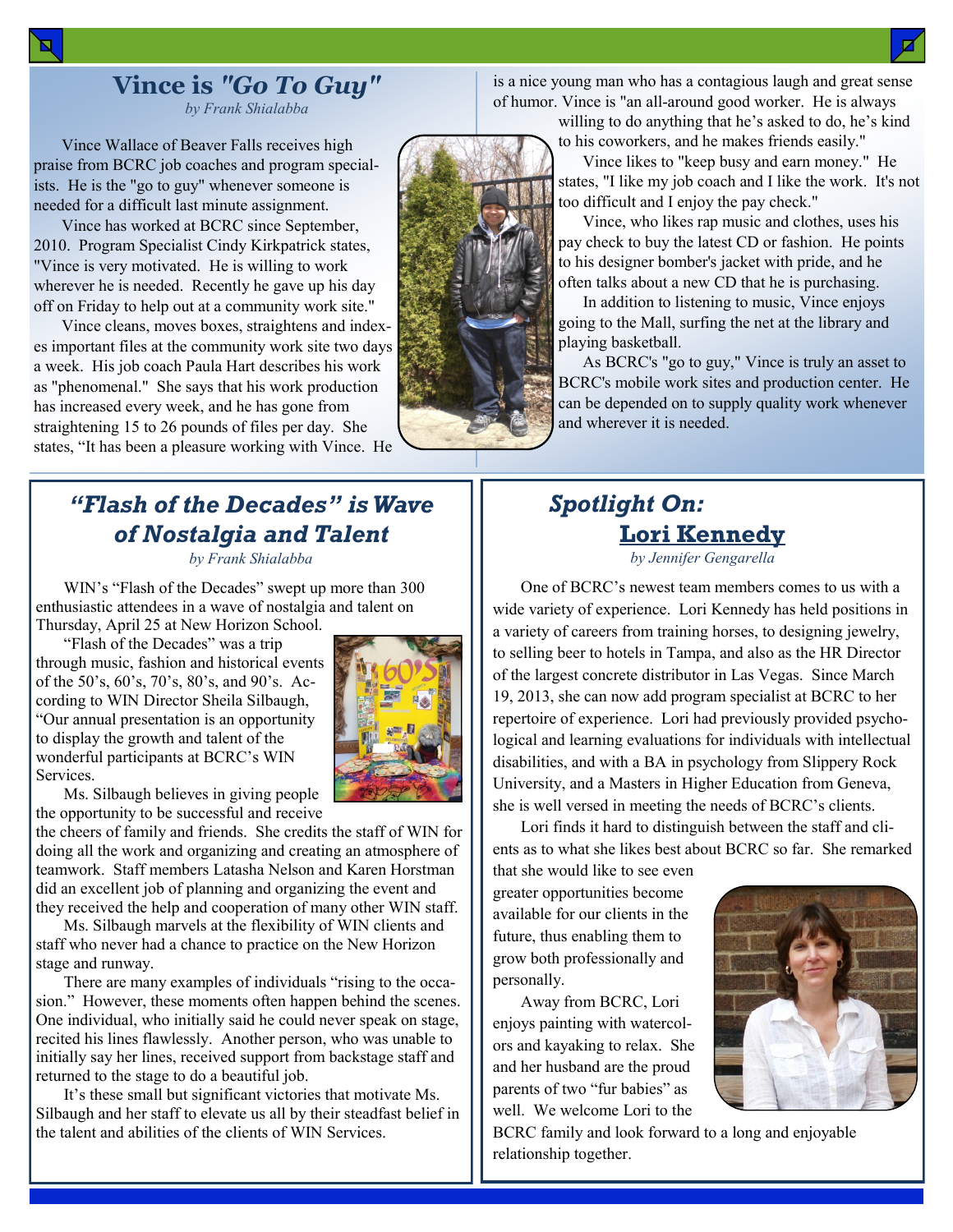## **Technology is Necessary to Meet Standards**

*by Amanda Dodd*

Like many other non-profit organizations, BCRC has felt the increasing pressures of obtaining and maintaining data and statistics to ensure service quality as well as compliance with program standards. There seems to be a direct correlation between an agency's scope of programming and their reporting requirements. As services increase, the need for accurate and productive data collection also increases. As prior newsletters have demonstrated, BCRC continues to evolve into a highly diversified agency. Consequently, we have found ourselves in the position of seeking support for our data collection efforts.

After researching several software systems designed for non-profit management, BCRC finally decided to pilot a software

system known as Apricot, offered by Community TechKnowledge, Inc. As described on their website:

*"Apricot is the most affordable and flexible non-profit software solution, including client, donor and volunteer tracking and outcomes management an all-in-one solution, proving your Outcomes Achievement™ to increase community impact and funding…"*

Though BCRC is in the beginning stages of implementation, the tracking mechanisms and report functions made available through this program have already begun to make grant management more user -friendly, more efficient, and more informative. Though our usage of Apricot has been purposefully limited to grant tracking, the hope is that it will be useful agency-wide as we track staff information, client progress, and general agency outcomes. Be on the lookout for updates as we continue the exploration of technology's place in the social service world!

# **Moving on Up**

*by Pat Healey*

While it will be awhile until the BCRC clients move into the new BCRC building at Center-Place, most of the administration staff are now in Center Township. Along with moving staff, BCRC is planning for the future and improving many aspects of the building and infrastructure.

Infrastructure improvements include upgrading the phone system, creating a workroom for transitional clients and upgrading the BCRC computer network (creating a new intranet service in the building).

Work on the building includes upgrading the sprinkler system and ordering a new sign for the front of the building. Another addition to the building was a badly needed supply ordering system that will allow inventory to cycle more efficiently and quickly. A downstairs shower room has also been converted into an accessible bathroom.

Client and staff safety is always the primary concern for BCRC, so evacuation plans and transportation plans have been identified. Pull stations have been installed in the restrooms and new electrical devices have been installed in the workshop area.

Although recent budget crunches have delayed most of the clients moving to the Center Township building, meetings are held every Monday morning to make plans to move the existing workshops into Center and to have the building licensed. The goal is to have workshop clients and their support staff (job coaches and program specialists) together in one location.

The actual move date is still undetermined, but much progress is taking place every day.

# **Safety Lights Public Bus Safety**

While waiting for the bus, have your fare or ticket ready. As you board the bus, be sure to have correct change for the fare box. Drivers do not carry change and the fare boxes don't give change. After boarding, be seated as quickly as possible. When exiting the bus ring the bell one half block before the stop to allow the driver enough time to make a smooth stop. Students and former students need to realize that the public bus bus. Transit buses move away from the stop as soon as passengers have gotten on or off. Never cross the stree in front of the bus. Wait for the bus to pull away so cross walk or street corner. Wait for the traffic to stop.